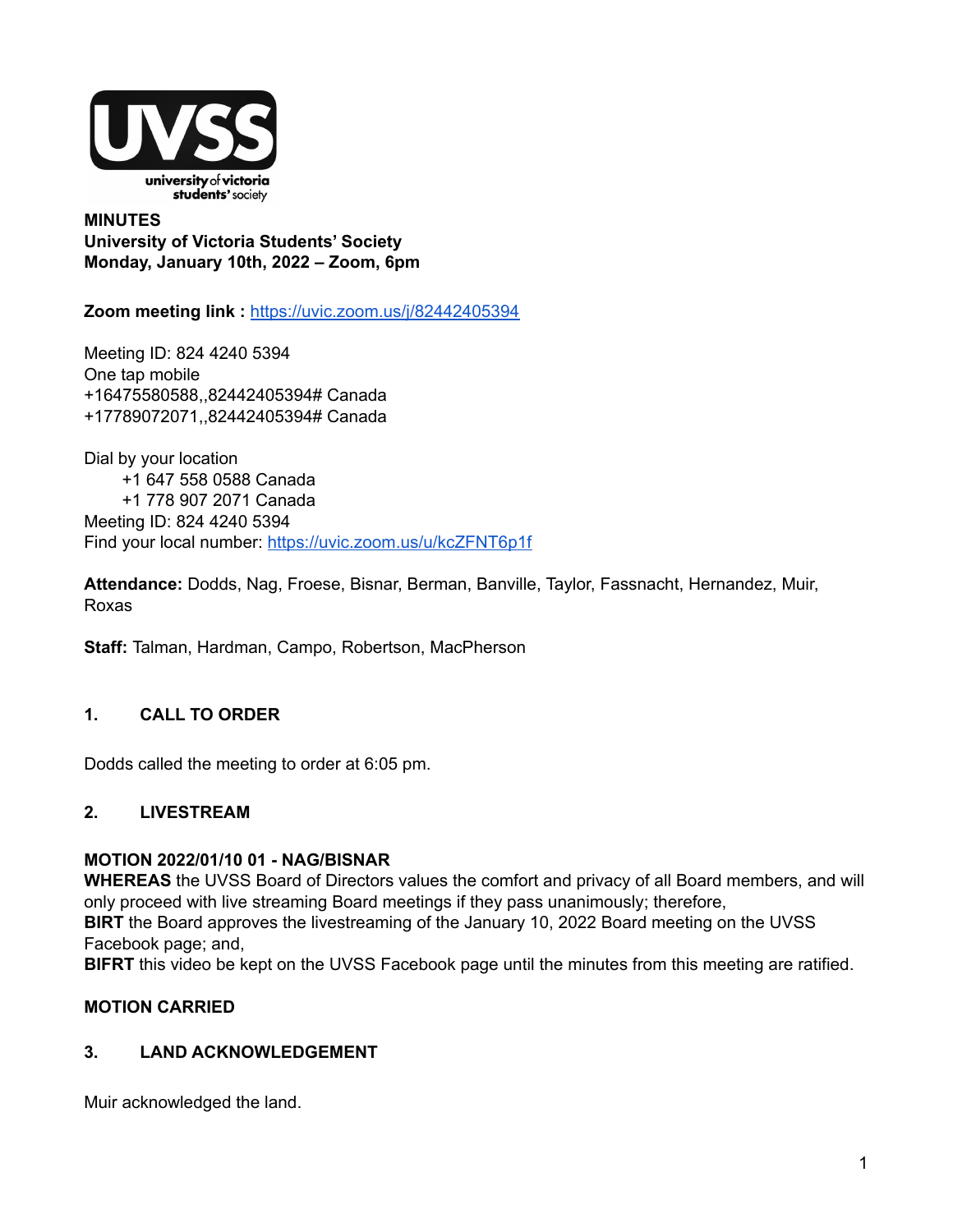#### **4. ADOPTION OF AGENDA**

#### **a. Adoption of Agenda**

i. **2022/01/10**

#### **MOTION TO ADOPT - HERNANDEZ/BISNAR**

**MOTION TO AMEND - HERNANDEZ/FASSNACHT** To add the list of clubs, course unions, and special project grants to motions 02, 03, and 04 **MOTION CARRIED**

**MOTION TO AMEND - ROXAS/BISNAR** To add Banville's director reports. **MOTION CARRIED**

#### **MOTION CARRIED**

- **b. Adoption of Minutes**
	- i. **2021/12/13**

**MOTION TO ADOPT - BISNAR/NAG MOTION CARRIED**

### **5. PRESENTATIONS & ANNOUNCEMENTS**

- **a. PRESENTATIONS**
- **b. ANNOUNCEMENTS**
- **6. REPORTS**

#### **a. EXCLUDED MANAGERS**

#### **b. PORTFOLIOS**

- 1. Campaigns and Community Relations
- 2. Finance and Operations
- 3. Outreach and University Relations
- 4. Student Affairs
- 5. Events
- 6. International Student Relations

#### **COMMITTEES AND COUNCILS**

- 1. Electoral
- 2. Executive Committee
- 3. Food Bank & Free Store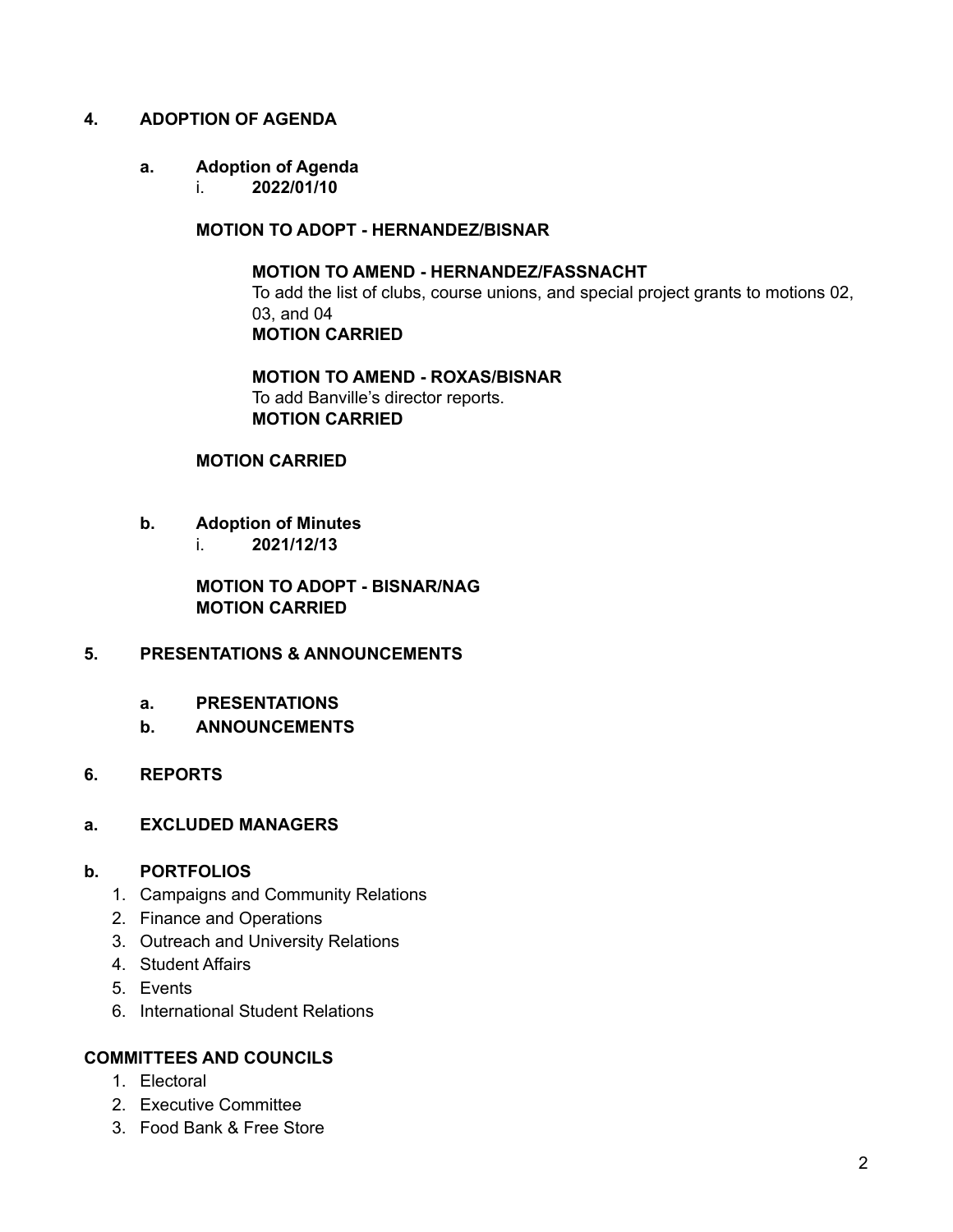4. Peer Support Centre

### **CONSTITUENCY ORGANIZATIONS & NSU**

- 1. GEM
- 2. NSU
- 3. Pride
- 4. SOCC
- 5. SSD

### **7. QUESTION PERIOD (15 mins)**

### **8. EMAIL MOTIONS**

### **MOTION 2021/12/14 - POLLARD**

**WHEREAS** the UVSS COVID-19 Policy mandates that UVSS employees and volunteers submit proof of full vaccination to the Administration and Services Manager by January 31, 2022; and, **WHEREAS** the UVSS Board of Directors is made up of (5) UVSS employees (Lead Directors) and (17) 'volunteer' positions (ISR, Advocacy and Constituency Group Reps, and Directors-at-large); and, **WHEREAS** this policy in its entirety was created with due consideration to all of the factors that play into mandating vaccinations and that the safety of students and UVSS Board Members is the primary concern of the UVSS as an organization; therefore,

**BIRT** the UVSS COVID-19 Policy be amended to include this section pertaining to the UVSS Board of Directors.

### **Members of the UVSS Board of Directors must submit proof of full vaccination to the Administration and Services Manager (ASM) by January 31, 2022.**

(Note: Under this deadline, unvaccinated individuals who would like to be exempt from this requirement must submit an accommodation request to the ASM by January 17, 2022 to give time for a decision. Details on the requirements and the process is outlined in the Policy.)

### **MOTION CARRIED**

### **9. MAIN MOTIONS**

### **MOTION 2022/01/10: 02 - HERNANDEZ/FASSNACHT BIRT the following list of clubs are ratified and allocated their respective funding.**

### **Full Funding of \$144.79**

- AERO
- American Concrete Institute UVIc student chapter
- Beer Club (Uvic Wizards of Beer)
- Best Buddies UVic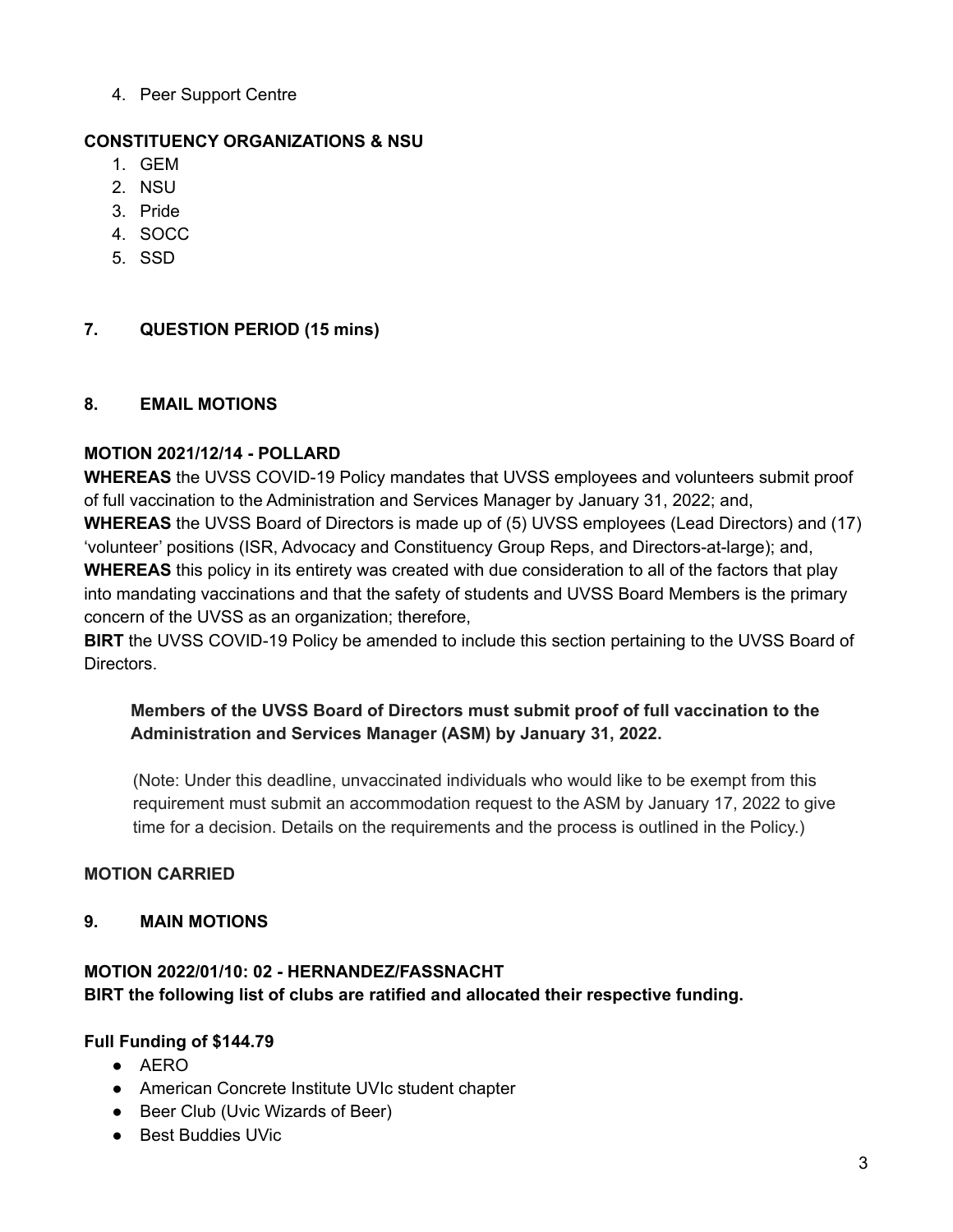- Cabaret Voltaire Diversions
- Catholic Christian Outreach
- Community Cabbage
- CSCE UVic Chapter
- Dogwood UVIC
- Drama and Musical Theatre Club
- F&S Club
- Found off the Grid
- Global Business Brigades
- Global Engineering Brigades
- Global Medical Brigades
- HerCampus at UVic
- Hillel On Campus
- Hong Kong Student Association
- Impact Group
- International Friendship Group
- International Student Services Club
- Japanese Culture Club
- Latinos Without Borders
- Leadership Through Diversity
- Medieval Club
- MEDLIFE UVIC
- Mental Health Awareness Club
- Minecraft Uvic
- Mountain Bike Club
- Music Production Club
- Muslim Students' Association
- Niteshifters ToastMasters
- One For The World
- Photography Excursion Club
- Rotaract Club of Victoria
- Save The Rhinos UVic
- Socialist Alternative Youth
- Socialist Fightback UVic
- Students Above Stigma
- Surfrider Foundation Uvic
- Traditional Persian Music Club
- University Bible Fellowship UBF
- University of Victoria Consulting Group (UVCG) UVic Consulting Group
- University of Victoria Ecological Restoration Club
- University of Victoria Environmental Engineering Club
- University of Victoria Submarine Racing Club
- UVic Anime Club
- UVic Association for Women in Mathematics
- Uvic Birding Club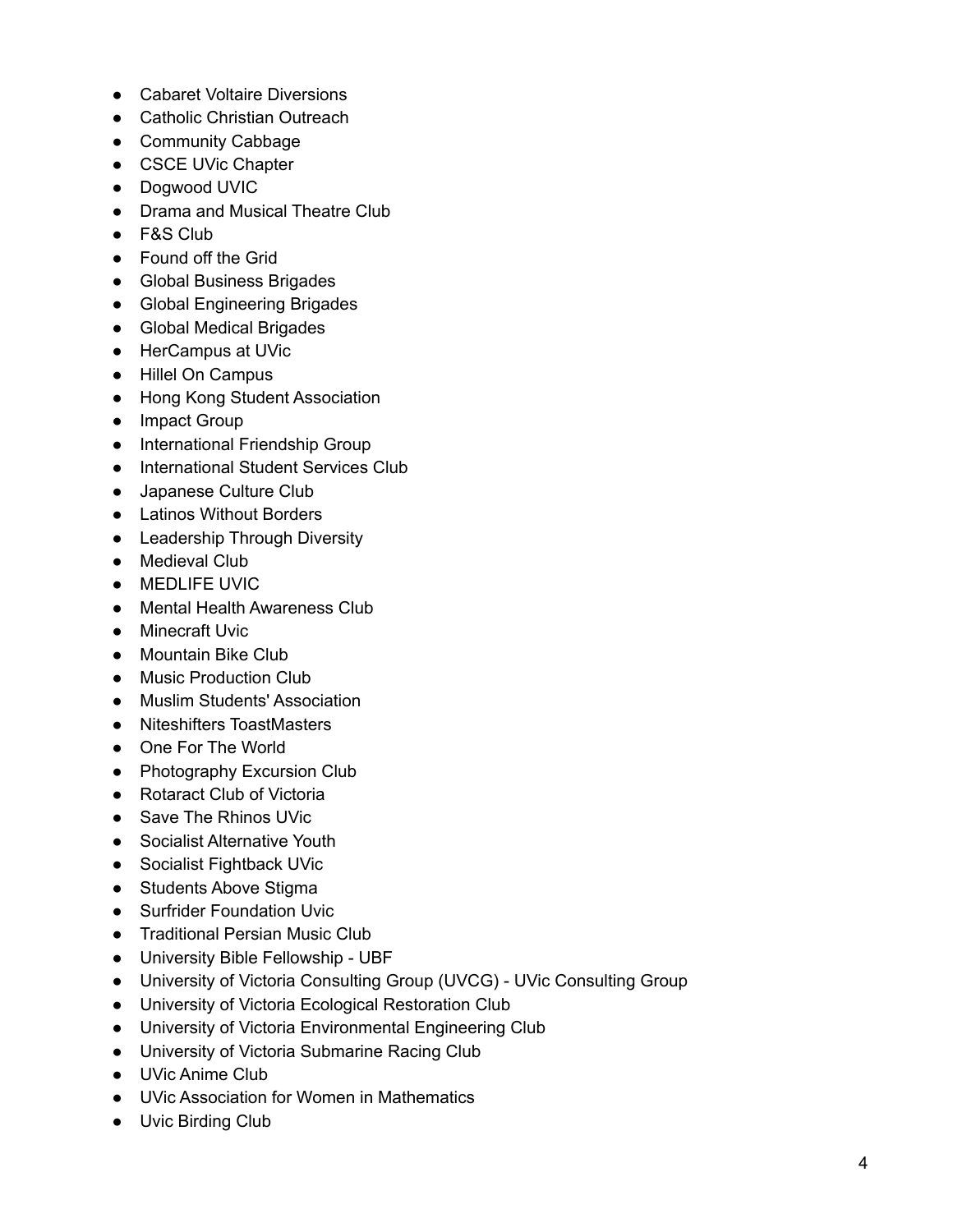- Uvic Blood4Life
- UVic Boxing Club
- UVic Chess Club
- UVic Competitive Programming Club
- UVic Concrete Canoe Club
- UVic Concrete Toboggan
- UVic Concrete Toboggan team
- UVic Cuban Salsa Club
- UVIC Fly Fishing Club
- UVic Formula Hybrid
- UVic Formula Racing Electric
- UVic Guitar Club
- Uvic Harm Reduction Club
- UVic IEEE Student Branch
- UVIC Inclusive Christians
- UVic League of Legends club
- UVIC Live Music Club
- UVic Model UN Club
- UVIC Pakistani Students Association
- UVic Philippine Community
- UVIc Photography CLub
- UVIC Pre-Dental Club
- UVIC Pre-Medical Club
- UVic Renewable Energy Club
- Uvic Rocketry
- Uvic Satellite Design
- UVic Satellite Design Club (UVSD)
- UVIC SEG (UVic Society of Economic Geologists)
- UVic Seismic Design Team
- UVIC Soccer Club
- UVIC Society for Ecological Restoration Association
- UVic Stem Cell Club
- UVic Students Offering Support (SOS)
- Uvic SUP Club
- Uvic Tabletop RPG
- UVic Trad Music Club
- UVic TWS
- UVic Ukrainian Student Society
- UVic Unicef Club
- UVic Weightlifting Club
- Victoria Mandarin Toastmasters Club
- VikeLabs
- Vikes Improv
- Women in Science
- WUSC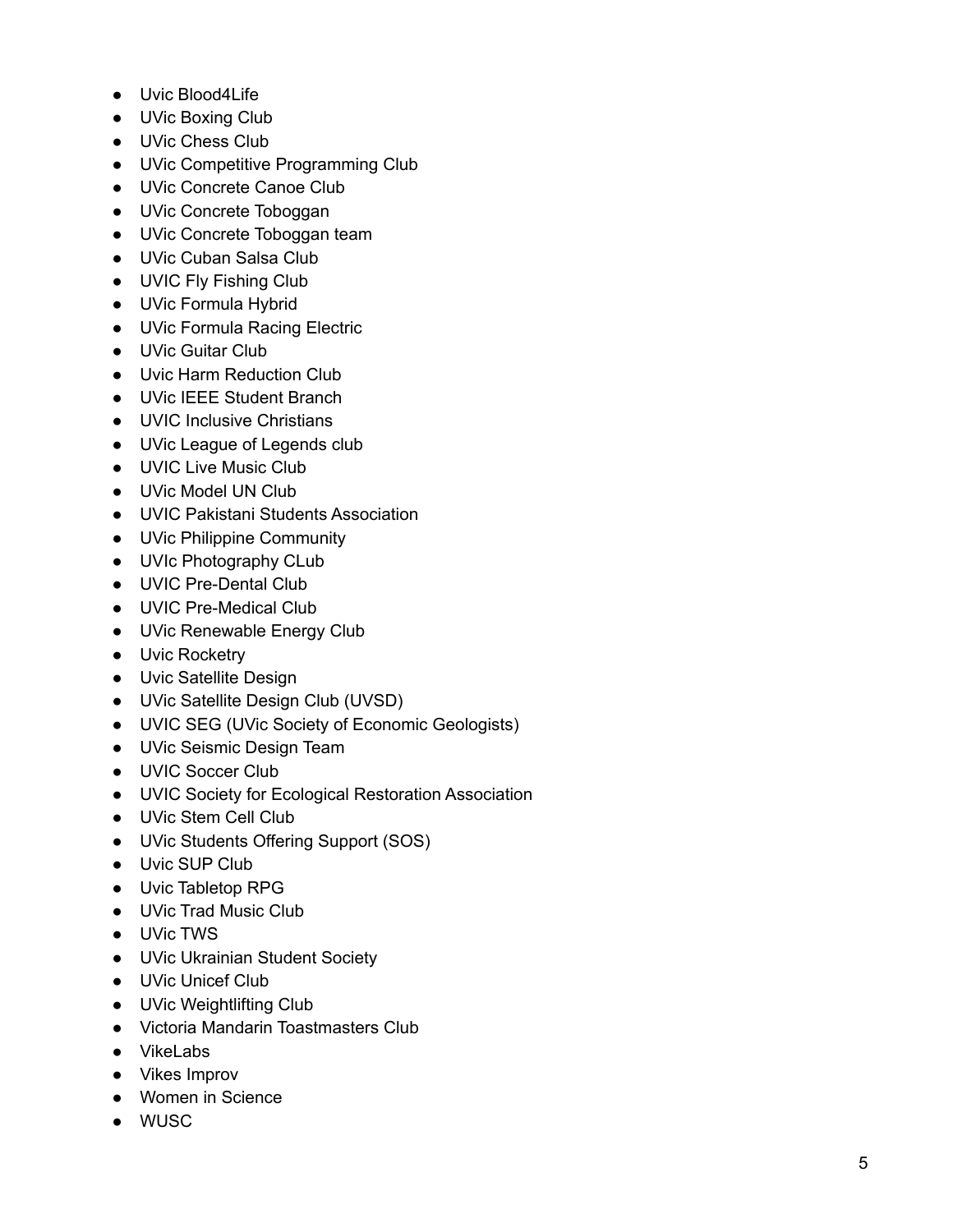● Young Women in Business

#### **Half Funding of \$70.49 (new clubs or clubs with late registration forms)**

- American Indian Science and Engineering Society of UVic
- Save the Rhinos
- SER UVic Student Association
- Social Work's BIPOC Student Support Circle
- Socialist Alternative Youth
- University of Victoria Weightlifting Club
- UVic Consulting Group
- UVIC Fly Fishing Club
- UVic Philippine Community
- UVIC Soccer Club
- Victoria AI
- African Caribbean Student Association
- Catholic Christian Outreach
- CSCE UVic Chapter
- Elect Her\*
- Found off the Grid
- Hillel On Campus
- Meditation Club
- Music Production Club
- Taiwanese Association
- The Warren Undergraduate Review
- University Bible Fellowship
- University of Victoria Submarine Racing Club
- UVic Biomedical Engineering Design Team
- UVic Chess Club
- UVic Concrete Toboggan team
- UVic Game Development Club
- UVic Live Music Club
- UVic People of Neuroscience
- UVic Tamil Club
- Victoria Chinese student and scholar association
- Young Communist League

### **MOTION CARRIED**

### **MOTION 2022/01/10: 03 - HERNANDEZ/BISNAR**

### **BIRT the following list of Special Project Grants are approved.**

- University of Victoria Rocketry Club \$900.00
- UVic Chess Club \$600.00
- UVic Formula Racing Electric\$600.00
- UVic Formula Racing \$600.00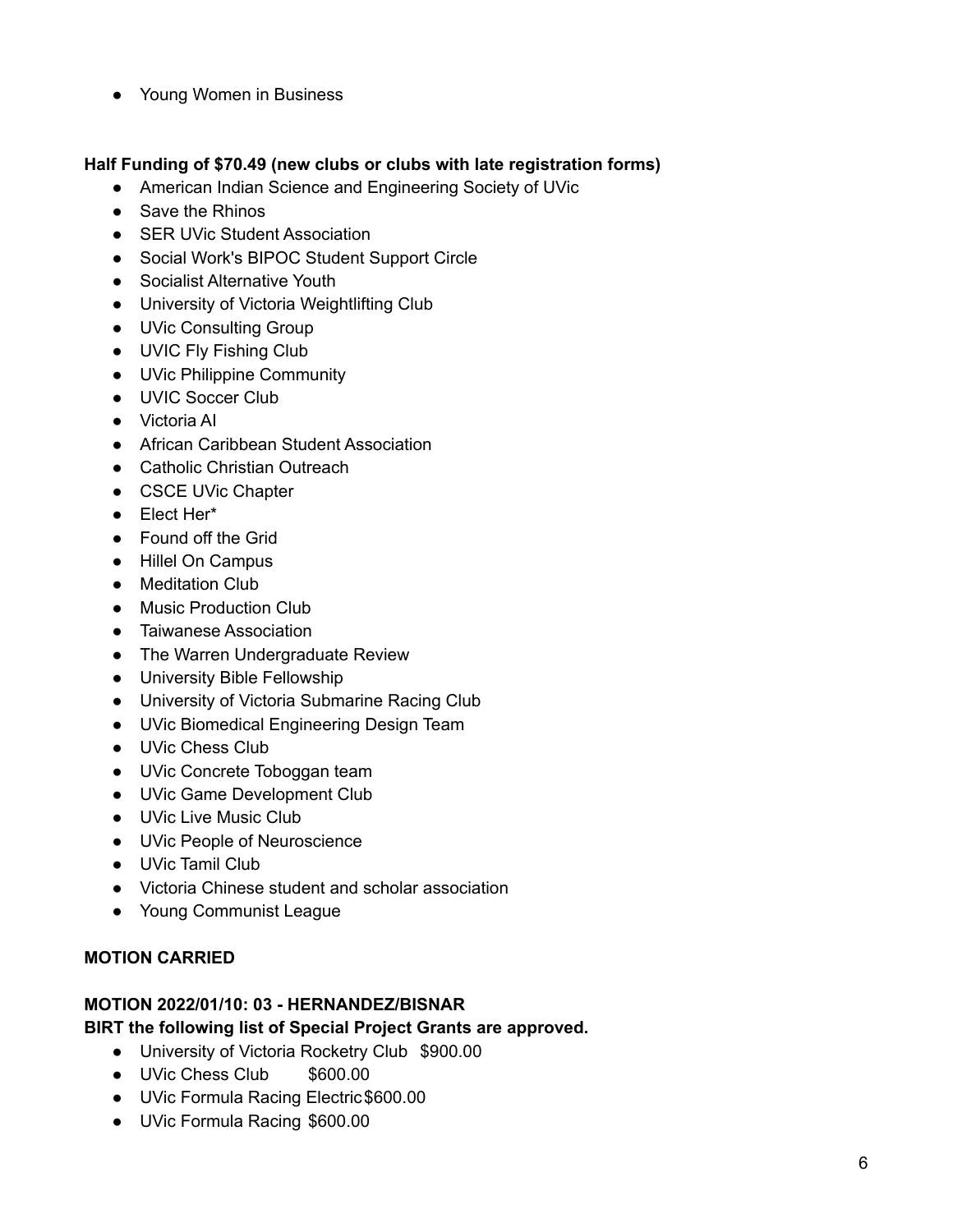- AERO \$1,500.00
- MEDLIFE UVIC \$600.00
- UVic Formula Hybrid \$500.00
- African Caribbean Student Association \$1,500.00
- American Concrete Institute UVIc Student Club \$900.00
- Found off the Grid \$500.00
- The Warren Undergraduate Review \$1,000.00
- Mountain Bike Club \$1,500.00
- The Young Communist League \$600.00
- UVic Concrete Toboggan \$1,500.00
- CSCE University of Victoria Chapter \$1,500.00
- UVic Environmental Engineering Club \$600.00
- AUVIC \$600.00
- F & S Club \$900.00
- University of Victoria Ecological Restoration Club \$600.00
- Students Above Stigma \$1,250.00
- VikeLabs \$900.00
- UVic Concrete Canoe Team \$600.00
- UVIC Pre-Medical Club \$1,500.00
- UVic Boxing Club \$200.00
- Best Buddies UVic \$600.00
- Global Medical Brigades \$600.00
- Impact Group \$600.00
- Psychology Undergraduate Society \$600.00
- UVic Guitar Club \$900.00
- UVic Global Engineering Brigade Club \$900.00
- Global Business Brigades \$900.00
- UVic Minecraft Club \$900.00
- Uvic UNICEF \$600.00

#### **MOTION CARRIED**

#### **MOTION 2022/01/10: 04 - HERNANDEZ/ROXAS**

#### **BIRT the following list of course unions are ratified and allocated their base funding of \$177.49**

- Art History and Visual Studies Undergraduate Association
- Biochemistry and Microbiology Student Society
- Biology Undergraduate Society (BUGS)
- Bunch of Anthropology Students (BOAS)
- Child and Youth Care Student Society
- CMCU Computer Music Course Union
- English Students Association
- EPHE PERKS
- European Studies Program Course Union
- French Undergrad Course Union
- General Assembly of Students in Earth and Ocean Sciences GASEOS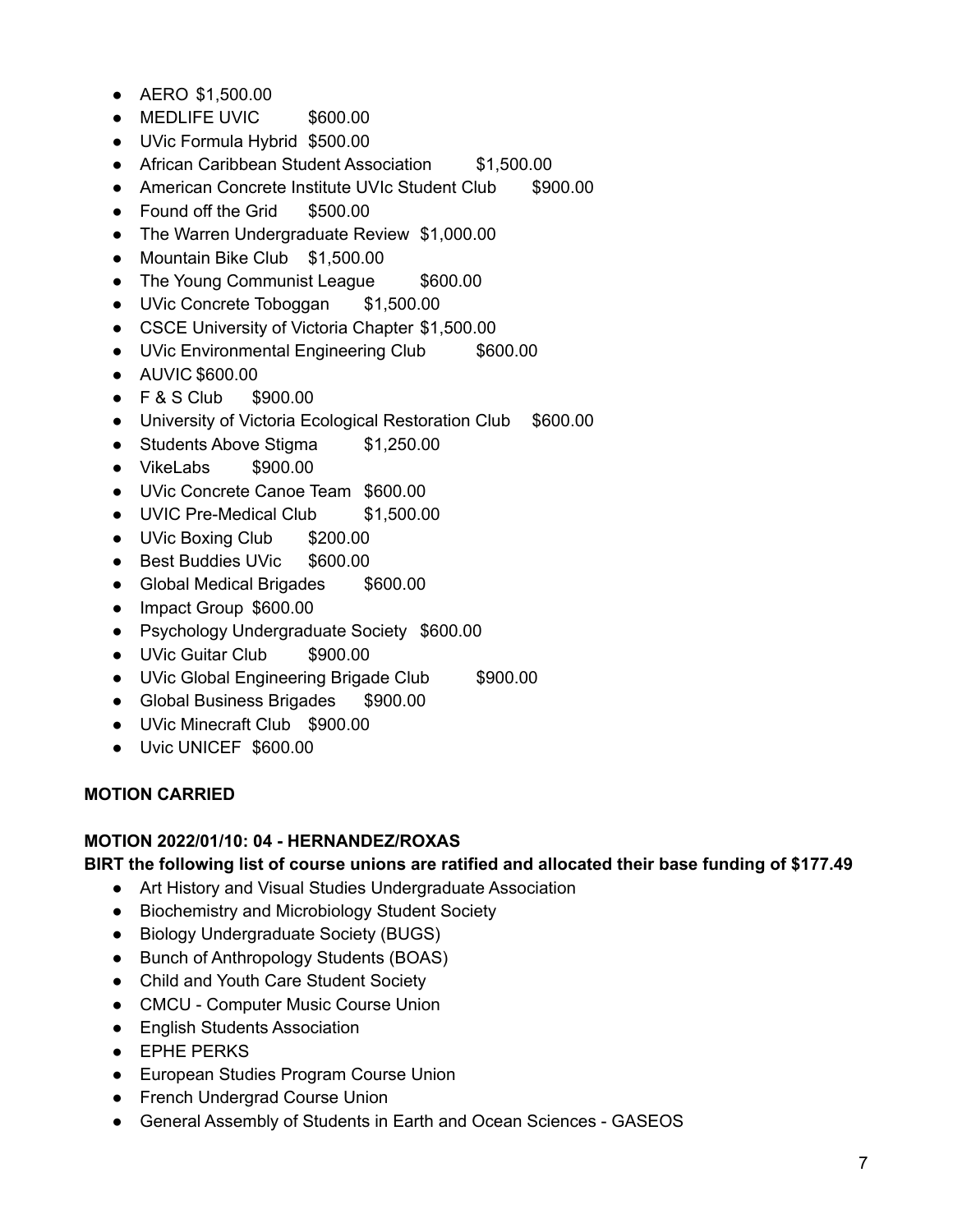- UVic Greek and Roman Studies Student Association
- History Undergraduate Body
- Human Dimensions of Climate Change (HDCC)
- Humanities Undergraduate Society
- Pacific Asian Student Society
- PHASERS
- PHSP Student Association
- Psychology Undergraduate Society
- The Society of Geography Students
- Undergraduates of Political Science
- Underlings (Undergraduate Linguistics Course Union)
- University of Victoria Nursing Student Society
- UVic Chemistry Undergraduate Student Society (ChemSOC)
- UVic French undergrads
- UVic Philosophy Student Union
- UVic Psychology Undergraduate Union PUGS
- UVic Writing Undergraduate Course Union
- Visual Arts Grad Exhibition
- Visual Arts Student Association
- Economics Course Union

### **MOTION CARRIED**

#### **MOTION TO MOVE IN CAMERA - BERMAN/BISNAR**

The meeting moved in-camera at 6:50 pm. **MOTION CARRIED**

- **10. IN-CAMERA**
	- **a. Legal**
	- **b. Personnel Committee Report**

#### **MOTION TO MOVE OUT OF CAMERA - BISNAR/BERMAN**

The meeting moved out of camera at 7:57 pm. **MOTION CARRIED**

**11. MEETING TIMES**

**The next meeting scheduled by the Board of Directors is: Monday, January 24th, 2022** on Zoom (online).

**12. ADJOURNMENT**

#### **13. BOARD DIRECTORS' REPORTS**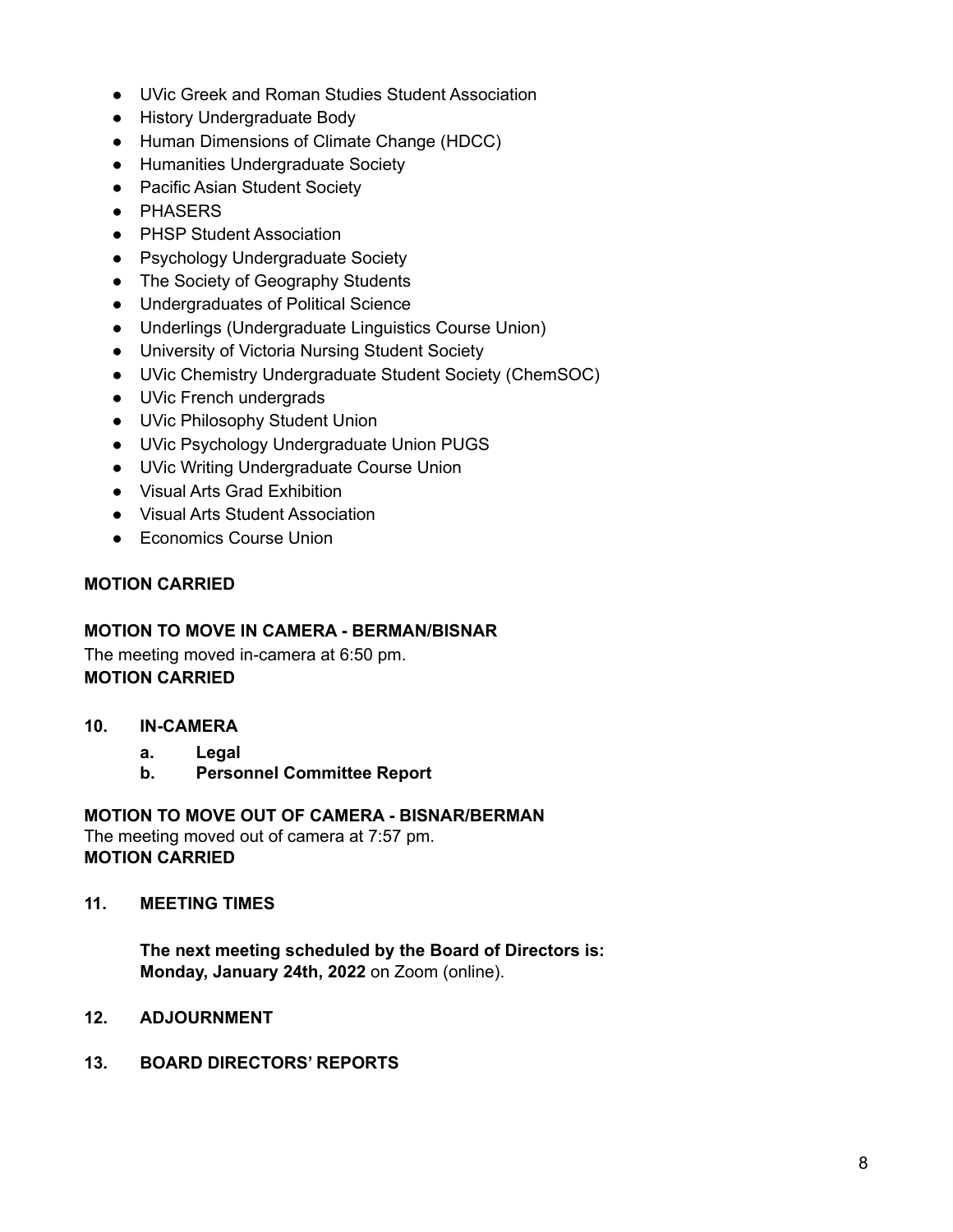### **Q Roxas (87.5 hours)**

- Reconfiguring scheduled meetings due to new covid regulations released on Sunday Dec 12th for Dec 13th
- Replying to emails, forwarding to relevant contacts, coordinating meetings and schedules, etc.
- Planning out December schedule + making weekly goals before/during/after holidays
- Cheque signing
- Executive Meeting
- Leads Meeting
- Meetings with exec re covid regulations
- Board Report
- Meetings with team re Study Sessions in the SUB changes due to covid updates

Study Sessions at the SUB

- caption rewriting
- Communicating and working on event changes due to updated covid regulations

Sock Exchange

● Updating exchange rules due to new covid regulations, communicating these changes

Exec & Personnel

● Reviewing statements for covid regulations

OSL Student Wellness Coordinator Hiring Committee

- reviewing hiring process docs
- Pre-interview meetings
- Conducting + chairing interviews
- reviewing interview notes
- shortlisting candidates

#### Book Club

- Contacting new registrations
- Email reminders and updates for next book club
- Organizing pickup of books to students

Creating manual for next Dir. Events

Pancake Breakfast

- writing caption for webpage
- SM planning, logistics, music, safety precautions for attendees, volunteers

**CFUV** 

● drafting, writing, editing, revising letter of support for federal grant funding

Over the holidays…

• checking emails over holidays re hiring panel, covid protocols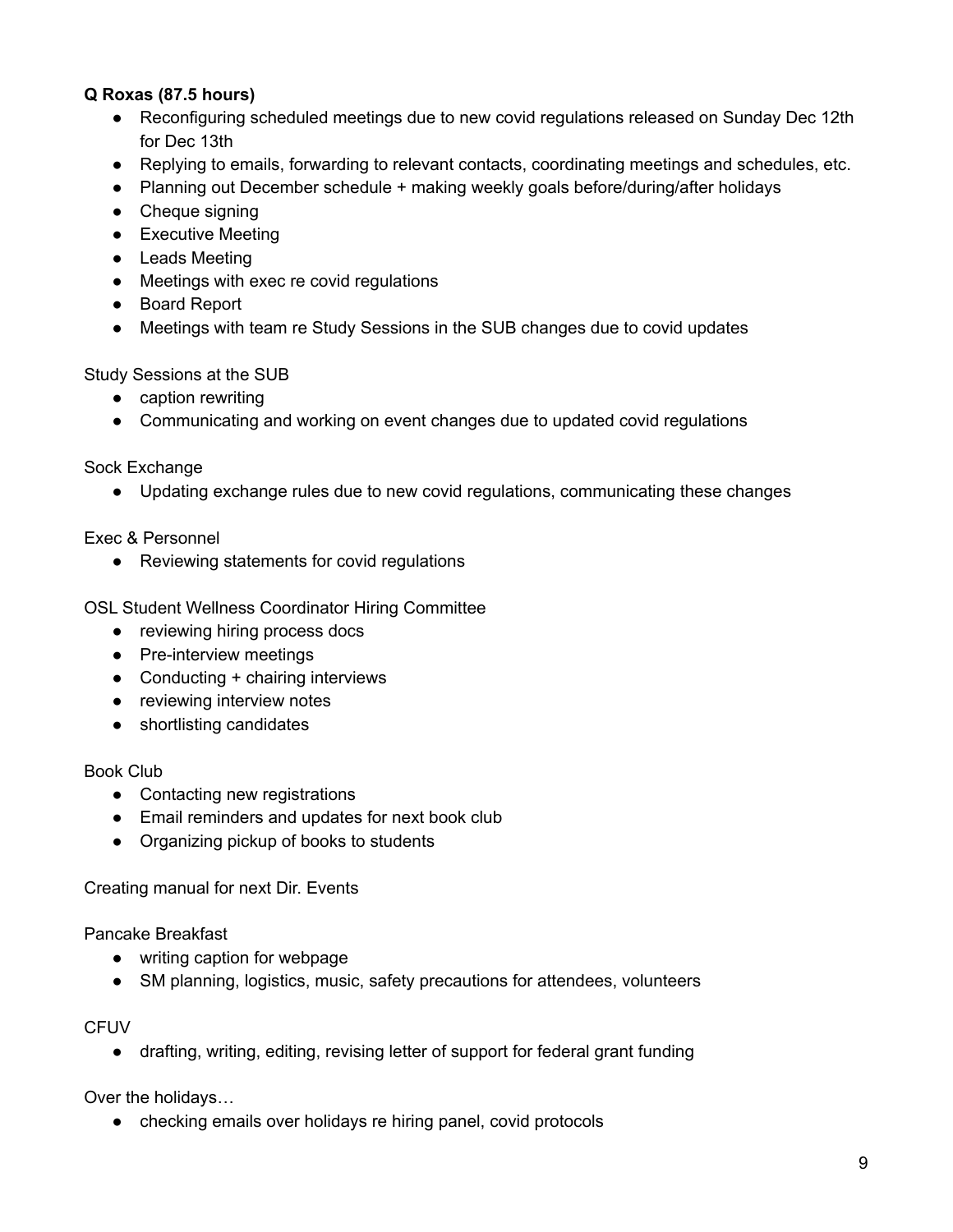- cancelling/postponing Pancake Breakfast and follow-up coordination with graphics department and UVSS operations
- cheque signing
- physically organizing the gifts in Events Office for Board sock exchange and communications across board and to individuals regarding the switch
- correspondence with board members and portfolio DALs
- reviewing spring events portfolio and cancelling Events Committee accordingly
- writing communications to exec and UVSS team regarding cancellations and shifts in meetings/schedules/events/planning
- Reviewing anti-Asian racism survey results from communications team
- outreach planning for Book Club
- communications with book club registrations and sponsor
- responding to email inquiries for events from students and external businesses/presenters
- reviewing uvss covid protocols and regulations in regard to pancake breakfast volunteers & coordinating email outreach to volunteer list
- pancake breakfast re-planning, bookings, etc.
- creating captions and posts for social media outreach and uploading/sharing info on our IG regarding changes to events this January

### **Marran Dodds (21.25 hours)**

- *UVSS Committees/Meetings*
	- Leads Meeting
	- Member Outreach Committee
	- Executive Committee
- *Ongoing Projects/Collaborations*
	- Book Club
		- Prepped for January's meeting
		- Planned and liaised with co-coordinator
	- UVSS Statement re UVic's Return to Campus Plan
		- [https://uvss.ca/2021/12/16/uvss-statement-on-uvics-decision-to-shift-to-online-ex](https://uvss.ca/2021/12/16/uvss-statement-on-uvics-decision-to-shift-to-online-exams/) [ams/](https://uvss.ca/2021/12/16/uvss-statement-on-uvics-decision-to-shift-to-online-exams/)
		- Liaised and worked with SSD on their statement
	- Media Requests
	- UVSS COVID-19 Policy
- *Administrative and Other*
	- Held office hours
	- Emails, administration, and organizing
	- Prepping for committee meetings/creating agendas/scheduling meetings
	- Communications and meetings with directors and excluded management

### **Mariel Hernández (40 total Hours)**

- Accounting: cheque requisition, fix errors, sign cheques
- Communication with Clubs, Course Unions and PDUs
- Office Hours, Leads Dec 14 and 16th, Exec Dec 14